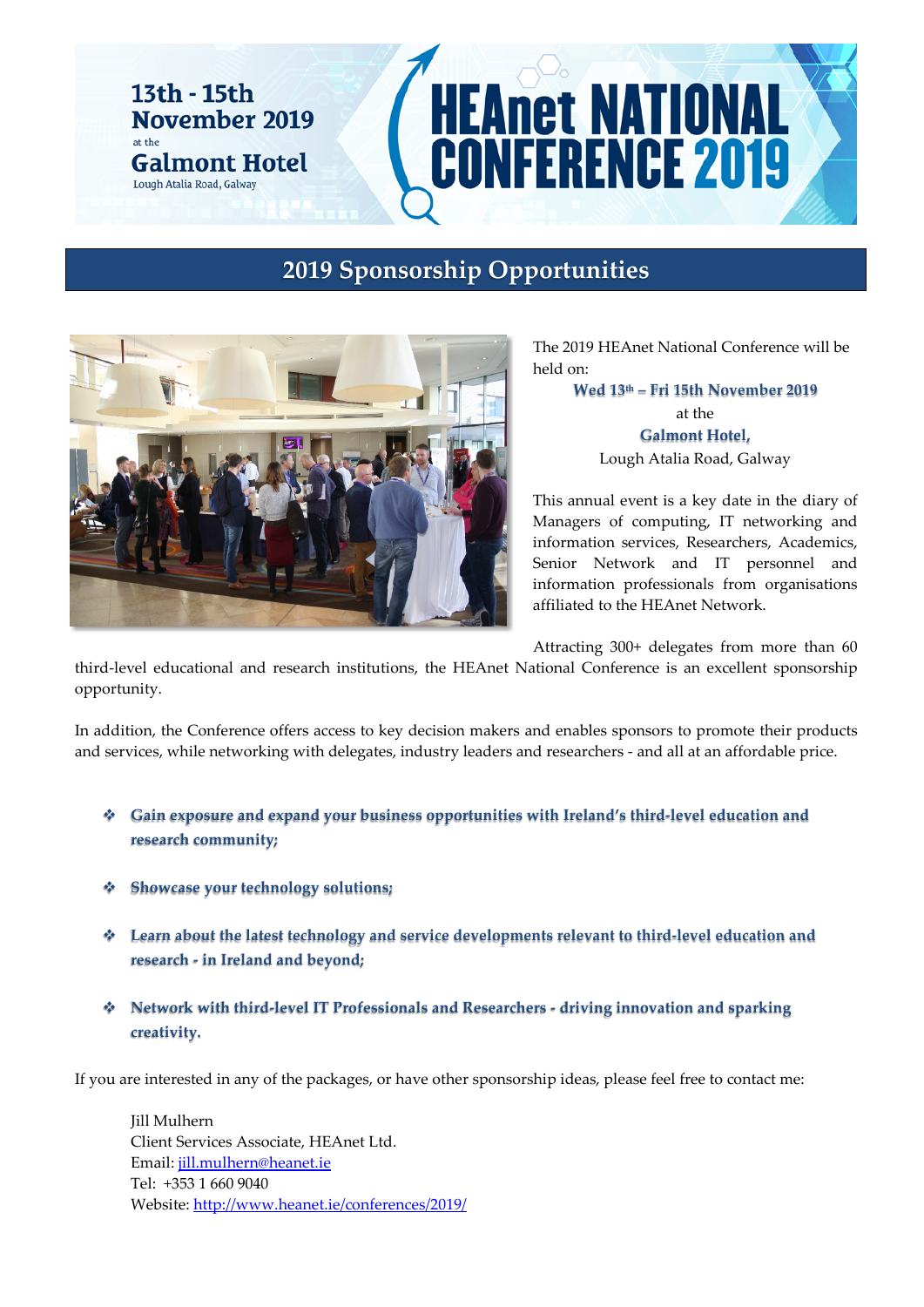#### 13th - 15th November 2019 at the **Galmont Hotel**

Lough Atalia Road, Galway

# **2019 Sponsorship Opportunities**

**EAnet NATIONAL<br>ONFERENCE 2019** 

#### **Conference Gala Dinner (Thu 14 Nov): €11,000**

Your sponsorship includes the following benefits:

- $\checkmark$  Opportunity to address the audience at the gala dinner
- Complimentary full delegate package **- x 3 persons**
- $\checkmark$  Your logo on conference welcome and gala dinner signage and on the sponsorship boards
- $\checkmark$  Recognition in conference programme and conference website and CEOs opening/closing remarks
- Company Brochure and/or Video e.g.<https://conferences.heanet.ie/2018/sponsor> click any logo

#### **Conference Welcome Reception (Wed 13 Nov): €6,500**

Your sponsorship includes the following benefits:

- $\checkmark$  Opportunity to address the audience at the Welcome Reception
- Complimentary full delegate package **– x 1 person**
- Complimentary attendance at Welcome Reception **- x 3 persons**
- $\checkmark$  Complimentary exhibition stand, 3metre x 2metre
- Complimentary Day-time-catering for stand **- x 3 persons**
- $\checkmark$  Your logo on conference welcome and reception signage and on the sponsorship board
- $\checkmark$  Recognition in conference programme and conference website and CEOs opening/closing remarks
- Company Brochure and/or Video e.g.<https://conferences.heanet.ie/2018/sponsor> click any logo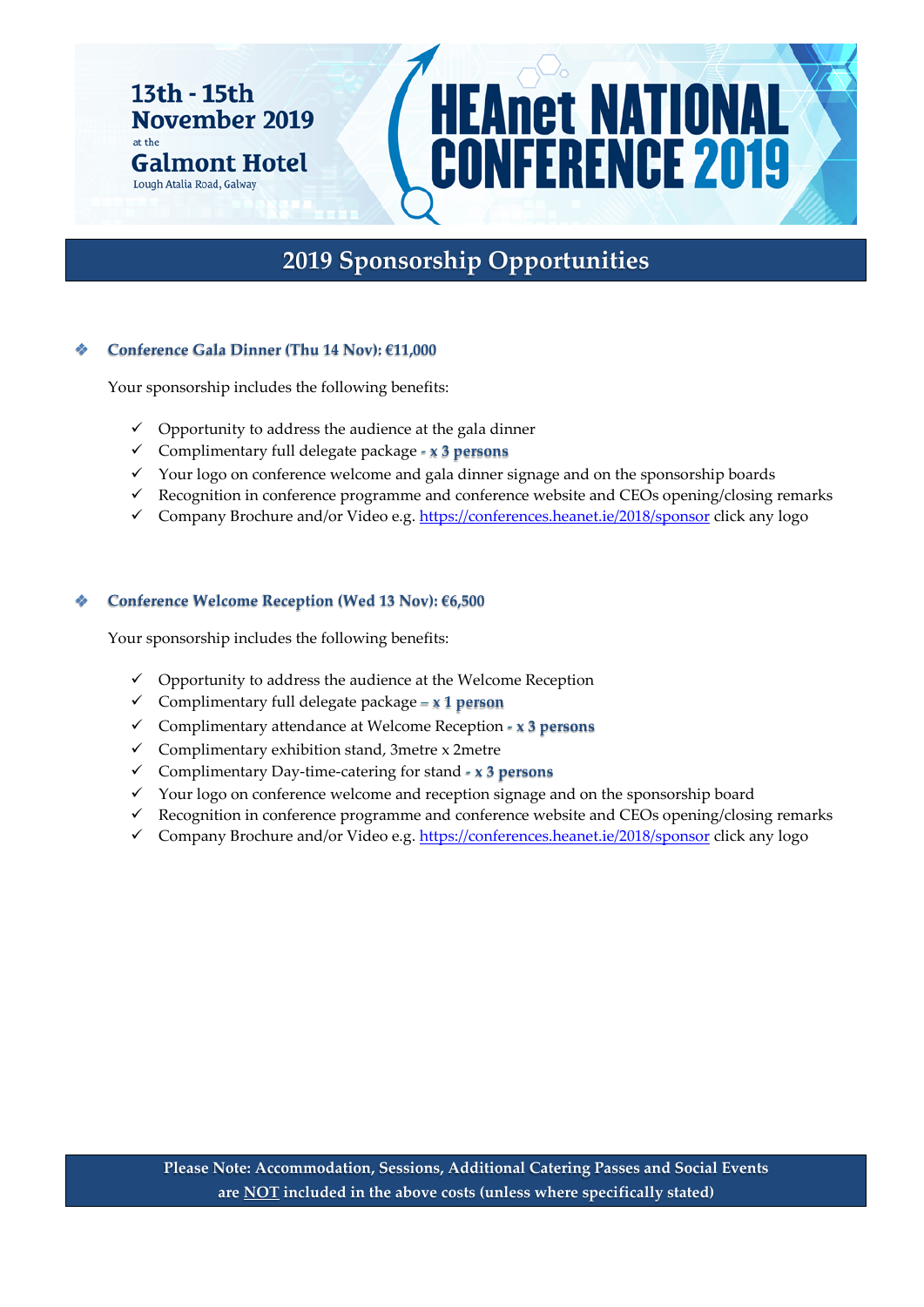#### 13th - 15th November 2019 at the **Galmont Hotel**

Lough Atalia Road, Galway

# **2019 Sponsorship Opportunities**

**EAnet NATIONAL**<br>CONFERENCE 2019

#### **Delegate Gift: €4,500**

Your sponsorship includes the following benefits:

- $\checkmark$  Your company logo on delegate gift
- $\checkmark$  Your company logo on main sponsorship boards
- $\checkmark$  Recognition on conference programme and conference website
- Company Brochure and/or Video e.g.<https://conferences.heanet.ie/2018/sponsor> click any logo

#### **Buffet Lunch (Thursday): €4,000**

Your sponsorship of Thursday's hot buffet includes the following benefits:

- The sponsor is entitled to have appropriate signage positioned throughout the lunch area
- $\checkmark$  Company brochure positioned throughout the lunch area
- $\checkmark$  Your company logo on main sponsorship boards
- $\checkmark$  Recognition on conference programme and conference website
- Company Brochure and/or Video e.g. <https://conferences.heanet.ie/2018/sponsor> click any logo

#### **Eat-In/Take-Out Lunch (Friday): €3,000**

Your sponsorship of Friday's (eat-in/take-out) lunch includes the following benefits:

- $\checkmark$  The sponsor is entitled to have appropriate signage positioned throughout the lunch area
- $\checkmark$  Company brochure positioned throughout the lunch area
- Your company logo on main sponsorship boards
- $\checkmark$  Recognition on conference programme and conference website
- Company Brochure and/or Video e.g[. https://conferences.heanet.ie/2018/sponsor](https://conferences.heanet.ie/2018/sponsor) click any logo

#### **Evaluation Prizes: €2,000**

Your sponsorship includes the following benefits:

- $\checkmark$  Your company logo on main sponsorship boards
- $\checkmark$  Your company logo on the on-line evaluation form
- $\checkmark$  Recognition of sponsorship and logo on delegate emails regarding on-line evaluation
- $\checkmark$  Recognition on conference programme and conference website
- Gompany Brochure and/or Video e.g.<https://conferences.heanet.ie/2018/sponsor> click any logo

**Please Note: Accommodation, Sessions, Additional Catering Passes and Social Events are NOT included in the above costs (unless where specifically stated)**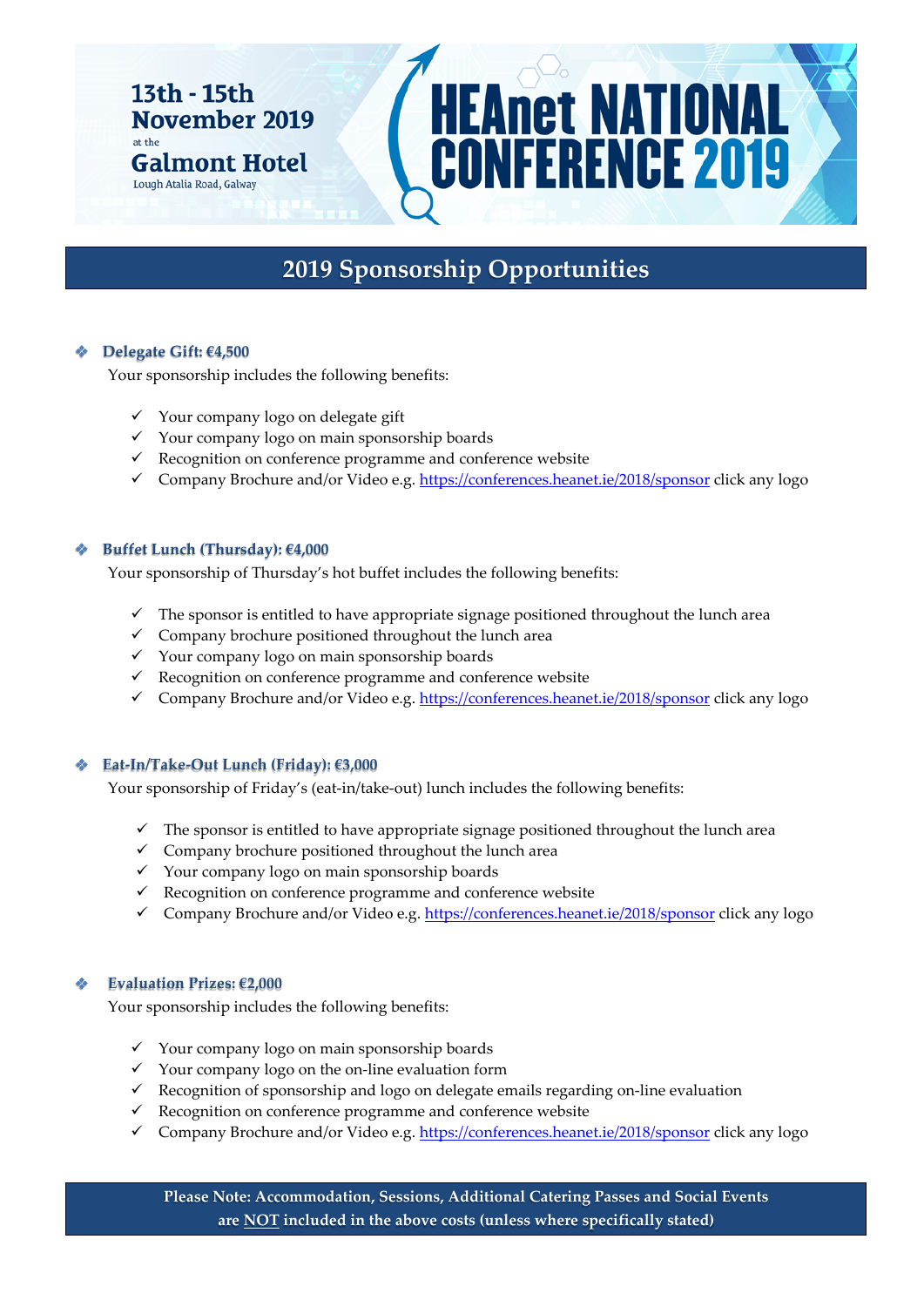## 13th - 15th **November 2019** at the **Galmont Hotel** Lough Atalia Road, Galway

# net NAT NCE 2019

### **Exhibition Area Floorplan**



The large and spacious Exhibition space is where delegates congregate throughout the day during session breaks. **We ask all exhibitors to demo some piece of technology at their stand to interest delegates.** We will publicise this fact on the conference website, which will serve to increase traffic to the exhibition area.

#### **Exhibition Area Spaces : Double @ €3,800 / Single @ €2,400 / Corridor @ €1,900**

- > 3 x Double stand position: No's. 3, 9, 15 (6 meters wide by 2 metres deep)
	-
- $\geq 20$  x Single stand position: No's. 1,2 4-8, 10-14, 20-27 (3 meters wide by 2 metres deep)
- 
- 4 x Corridor stand position: No's. 16-19 (3 meters wide by 1 metre deep)

Your sponsorship includes the following benefits:

- $\checkmark$  Your company logo on the main sponsorship boards
- $\checkmark$  Recognition in the conference programme and on the conference website
- Complimentary daytime catering: **Double stand - 2 person / Single or Corridor stand – 1 person**
- Company Brochure and/or Video e.g.  $\frac{https://conferences.heanet.ie/2018/sponsor}$  click any logo